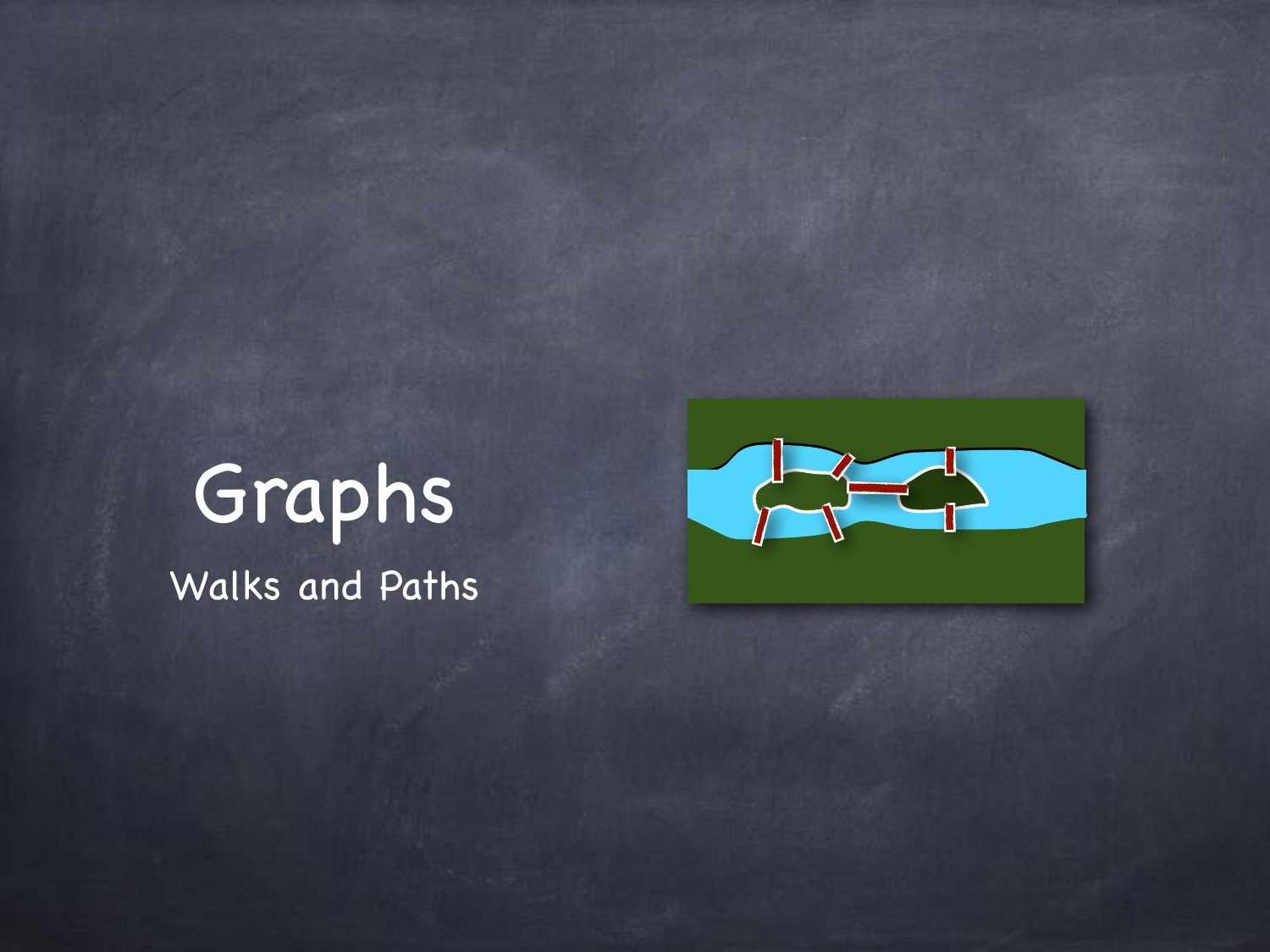# Bridges of Königsberg

Cross each bridge exactly once



Impossible! But how do we know for sure?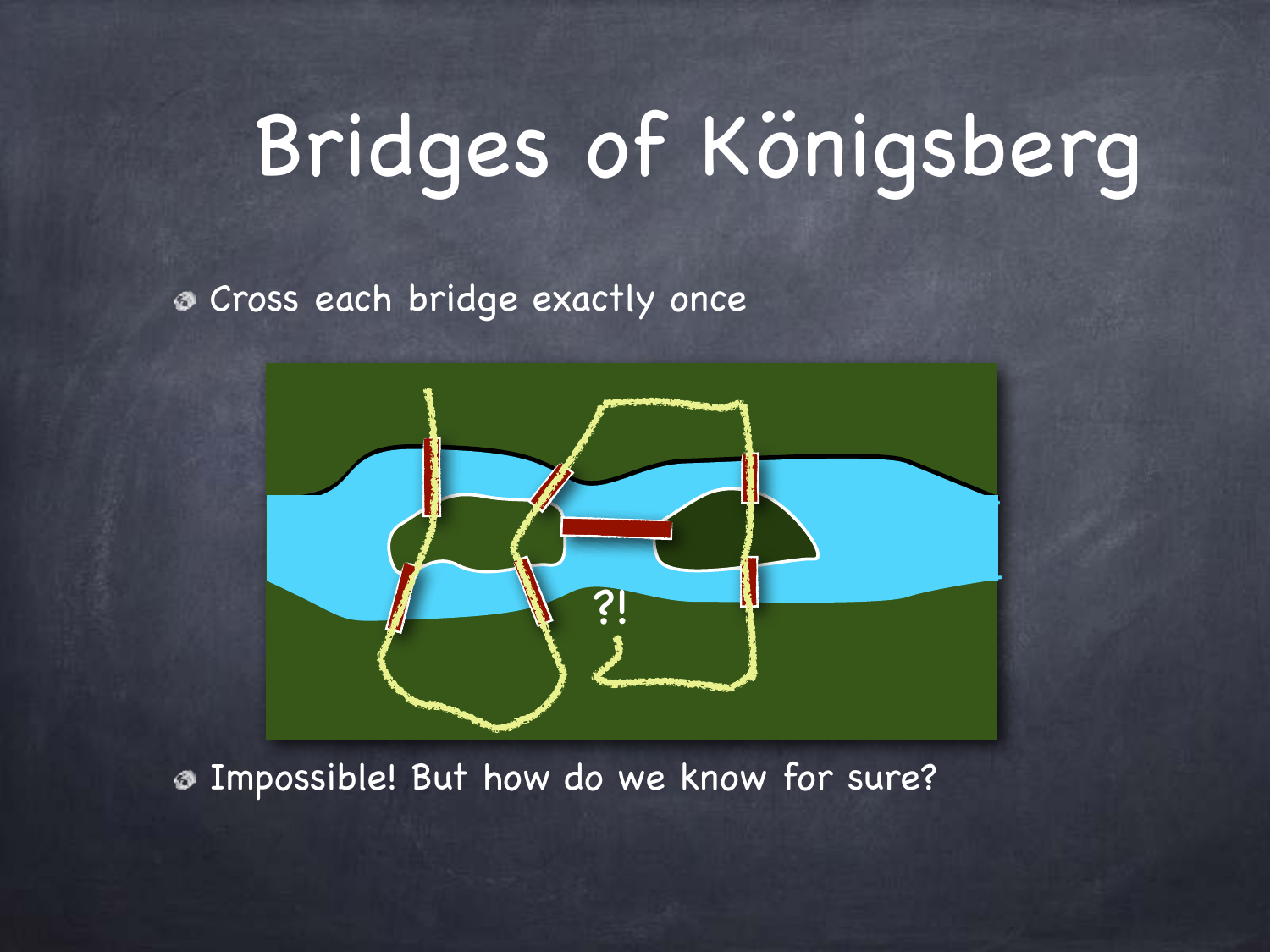# Bridges of Königsberg

EULER 1707

Cross each bridge exactly once

Add a node for each bridge too, if we want it to be a simple graph

Impossible! But how do we know for sure?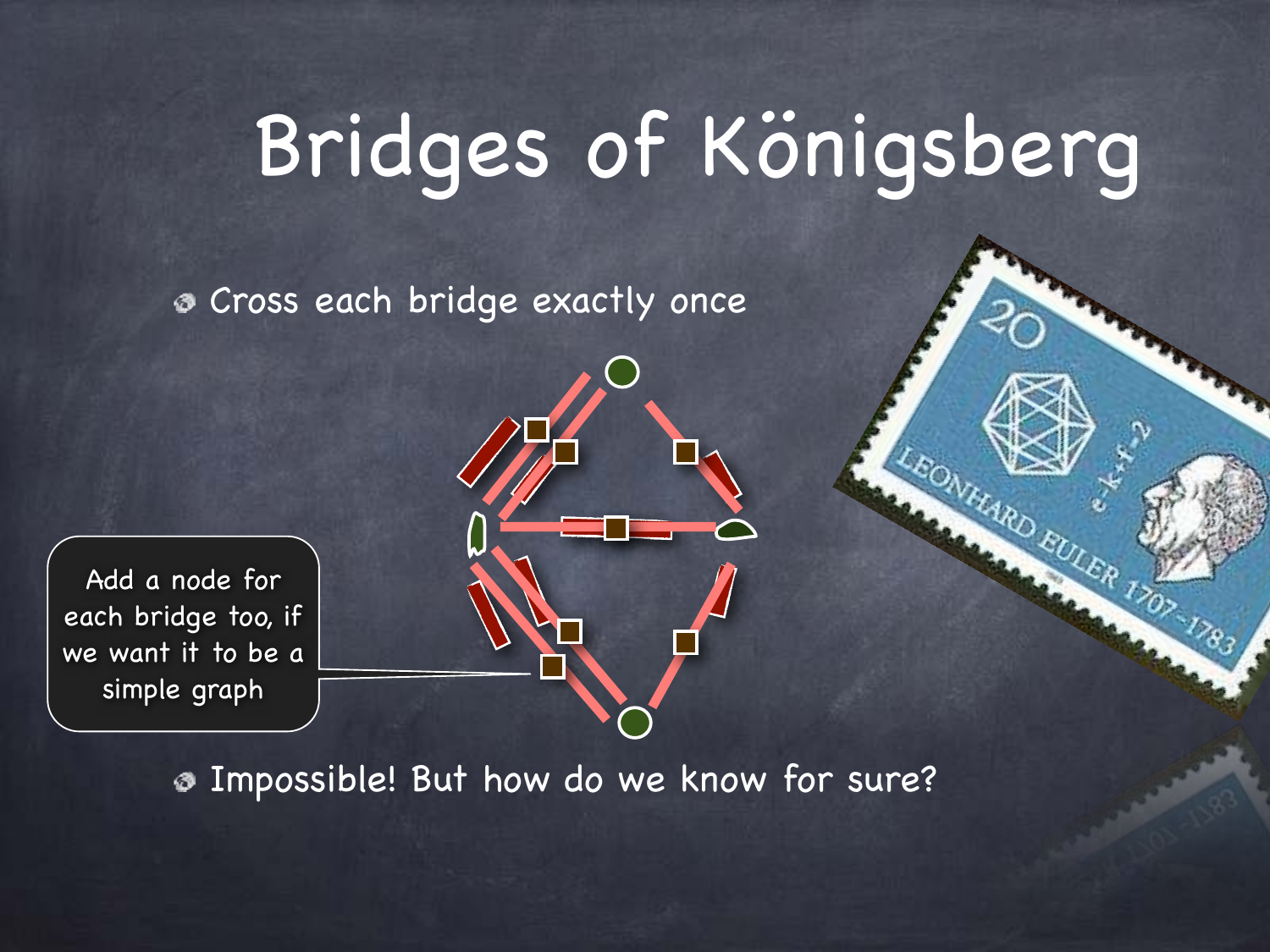#### Walks, Paths & Cycles

A **walk** (of length k, k ≥ 0) from node a to node b is a sequence of nodes  $(v_0, v_1, ..., v_k)$  such that

 $\bullet$  v<sub>0</sub> = a, v<sub>k</sub> = b

**o** for all  $i \in \{0,...,k-1\}$ , the edge  $\{v_i,v_{i+1}\}\in E$ 

- Length is the number of edges in a walk. Could be 0.
- If a walk has no node repeating, then it is called a **path**
- If a walk of length k≥3 has v<sub>0</sub>=v<sub>k</sub>, but no other two nodes are equal, then it is called a **cycle**

Note: we require a cycle to be of length at least 3 A graph is acyclic if it has no cycles (i.e., no Ck is a subgraph of G)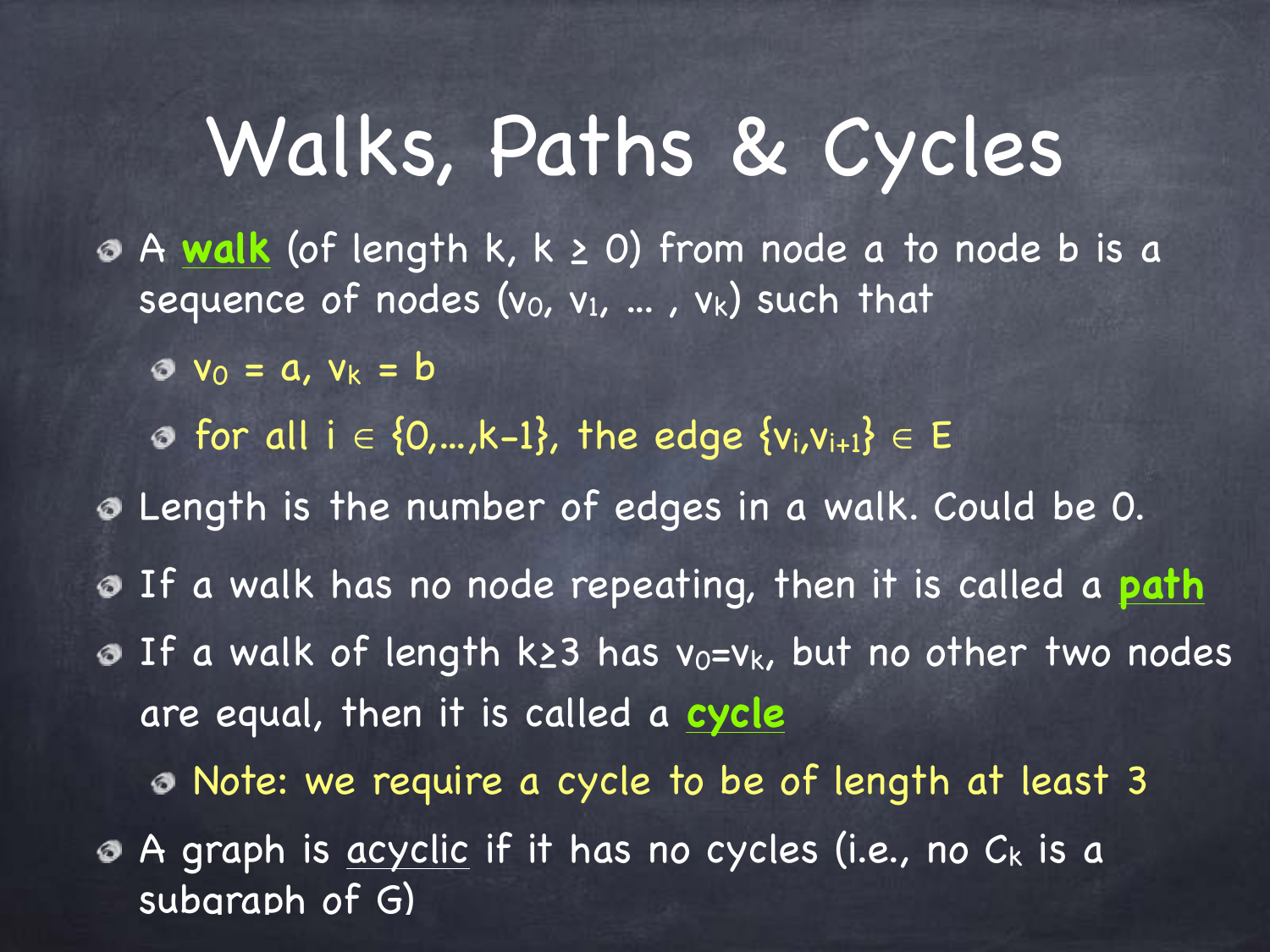### Connectivity

 $\bullet$  Given a graph G, whether there is a path between two nodes u and v is an important question regarding G u is said to be **connected to** v if there is such a path

u connected to v iff there is a walk from u to v

Relation Connected(u,v) is an equivalence relation

Reflexive, Symmetric and Transitive

Walks can be spliced together to get walks

Equivalence classes of this relation are called the connected components of G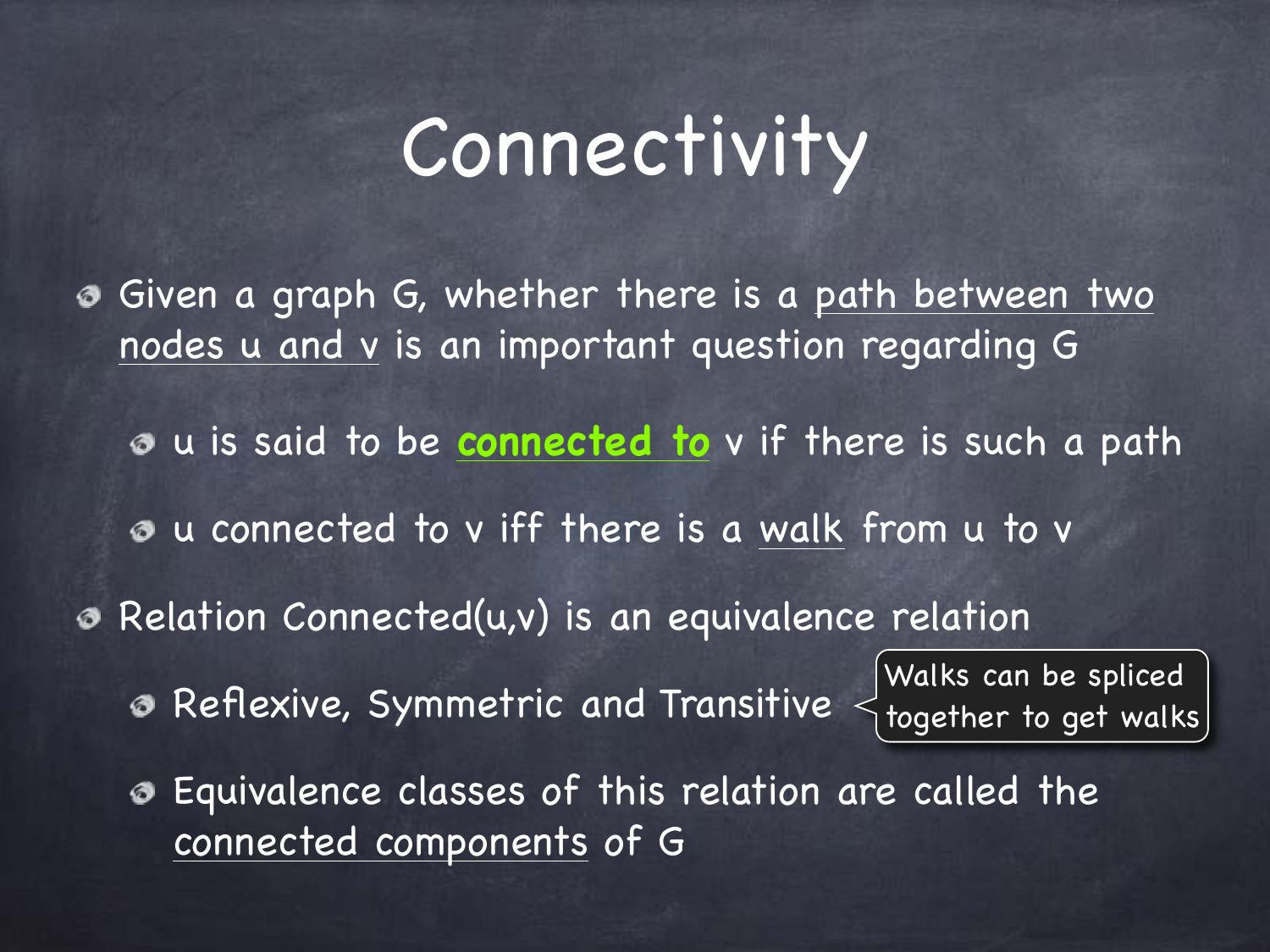### Degree of a node

Given a simple graph G = (V,E), for each node v $\in$ V, the degree of v is the number of edges incident on v

**O** Formally,  $deg(v) = | \{ u : \{u,v\} \in E \} |$ 

Note: Definition restricted to simple graphs

 $\circ$  Counting edges in two different ways: 2  $\cdot$  |E| =  $\Sigma_{V\in V}$  deg(v)

Degree sequence: sorted list of degrees. (e.g.: 0,1,2,2,3) จ

Degree sequence invariant under isomorphism ぁ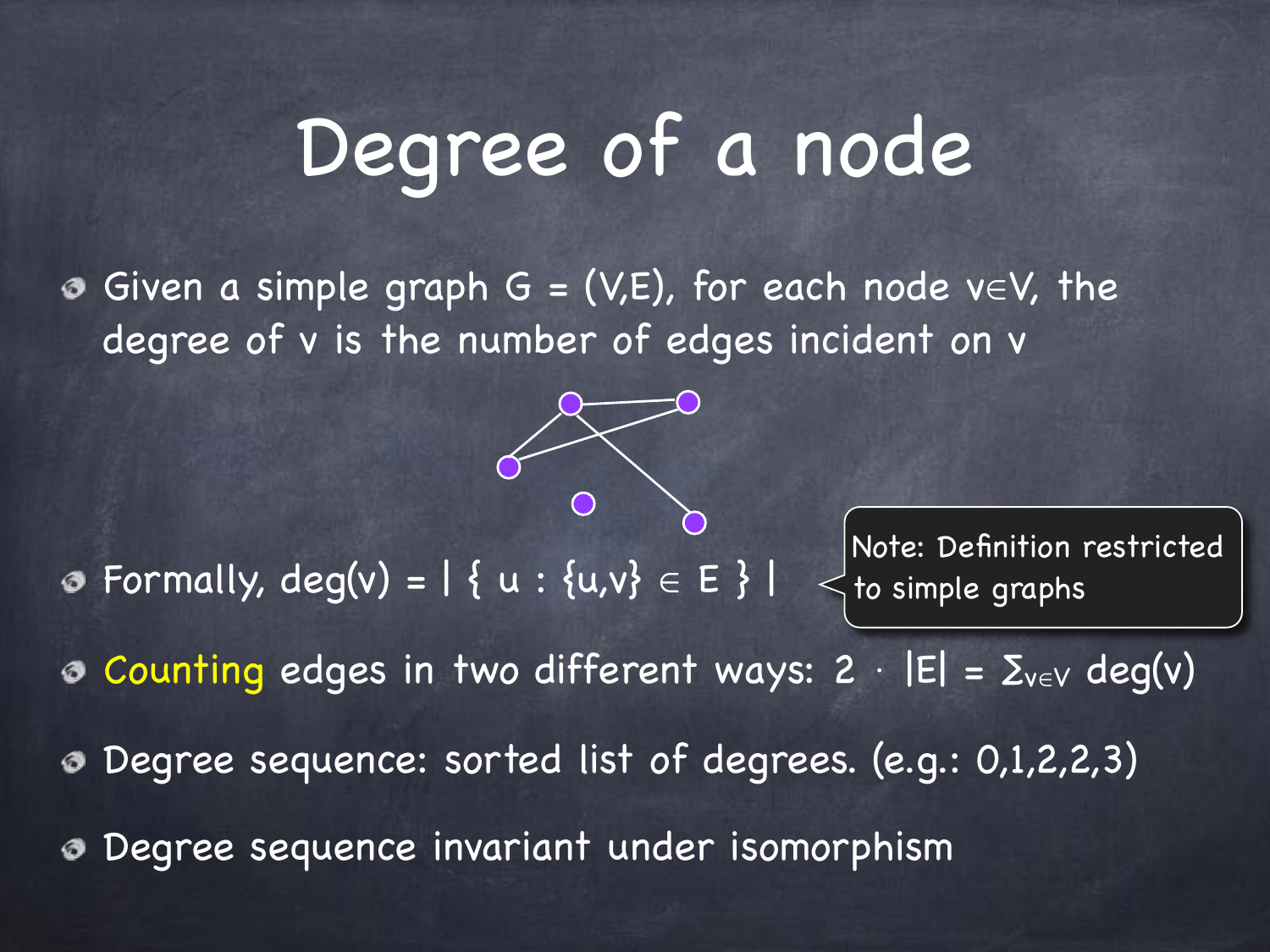### Eulerian Trail & Circuit

Eulerian trail: a walk visiting every edge exactly once

 $\odot$  Eulerian trail exists  $\rightarrow$  at most 2 odd degree nodes

 $\circ$  Enter(v) = { {v<sub>i-1</sub>,v<sub>i</sub>} | v<sub>i</sub> = v }, Exit(v) = { {v<sub>i</sub>,v<sub>i+1</sub>} | v<sub>i</sub> = v } partition all the edges incident on v. |Enter(v)|=|Exit(v)| for all v except the start and end nodes of the walk.

Eulerian circuit: a closed walk visiting every edge exactly once

 $\odot$  Eulerian circuit exists  $\rightarrow$  no odd degree nodes

If no odd degree nodes and all edges in one connected component, then must have an Eulerian circuit!

Proof sketch: Must be cyclic [Why?] Remove a cycle: still no odd degree node. Inductively obtain Eulerian circuits in each connected component in the remaining graph. Can stitch them all onto the removed cycle into one circuit.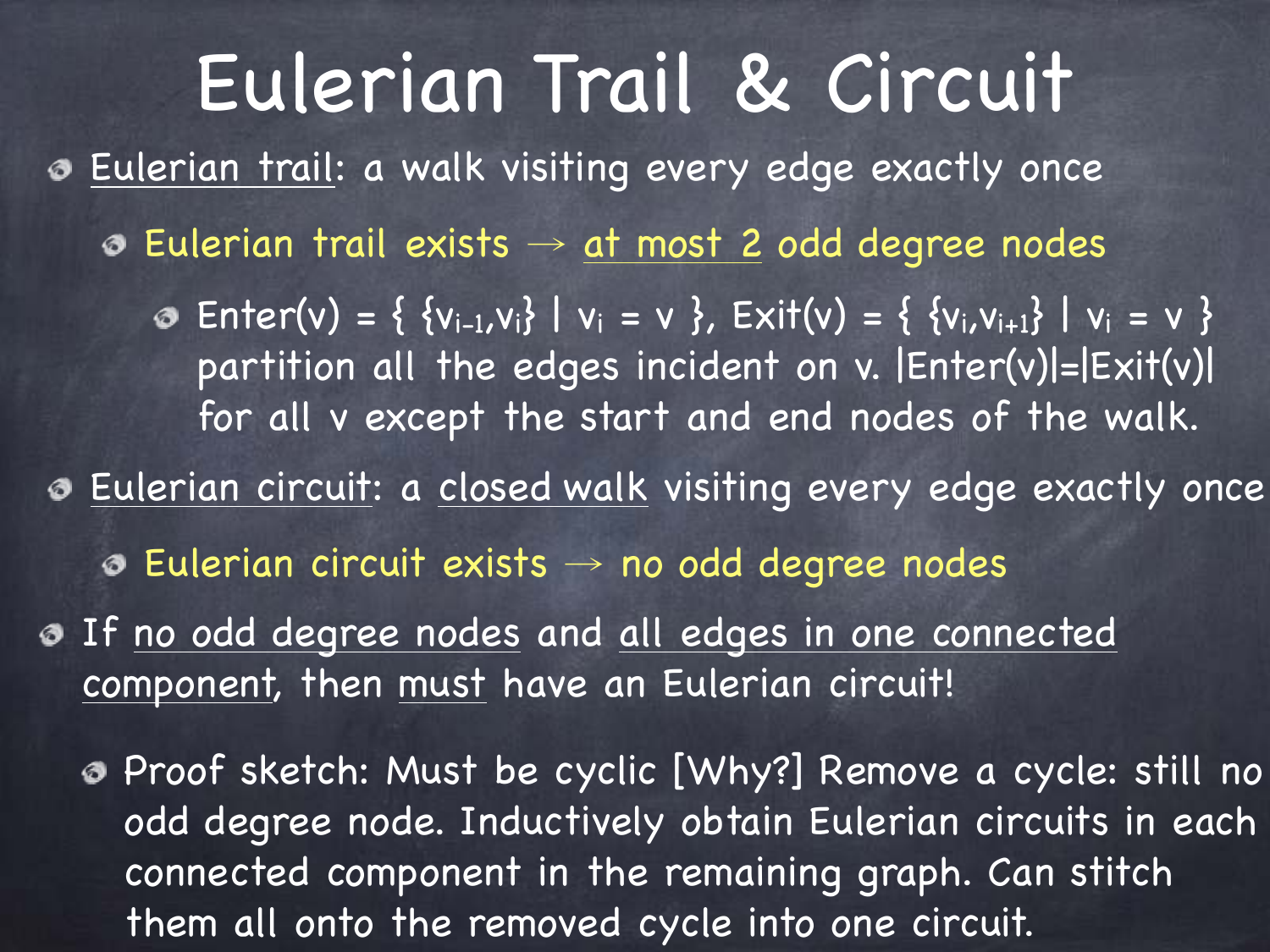### Hamiltonian Cycle

Eulerian circuit: a closed walk visiting every edge exactly once  $\circ$ 

- $\bullet$  Eulerian circuit exists  $\longleftrightarrow$  all edges in the same connected component and no odd degree nodes
- Can efficiently find one if they exist
- Hamiltonian Cycle: a cycle that contains all the nodes in the graph
	- No efficient algorithm known to check if a graph has a ◉ Hamiltonian cycle!
		- An "NP-hard" problem. Widely believed that no efficient algorithm exists!
			- (cf. Graph Isomorphism: It is believed to be hard, but also believed to be not NP-hard)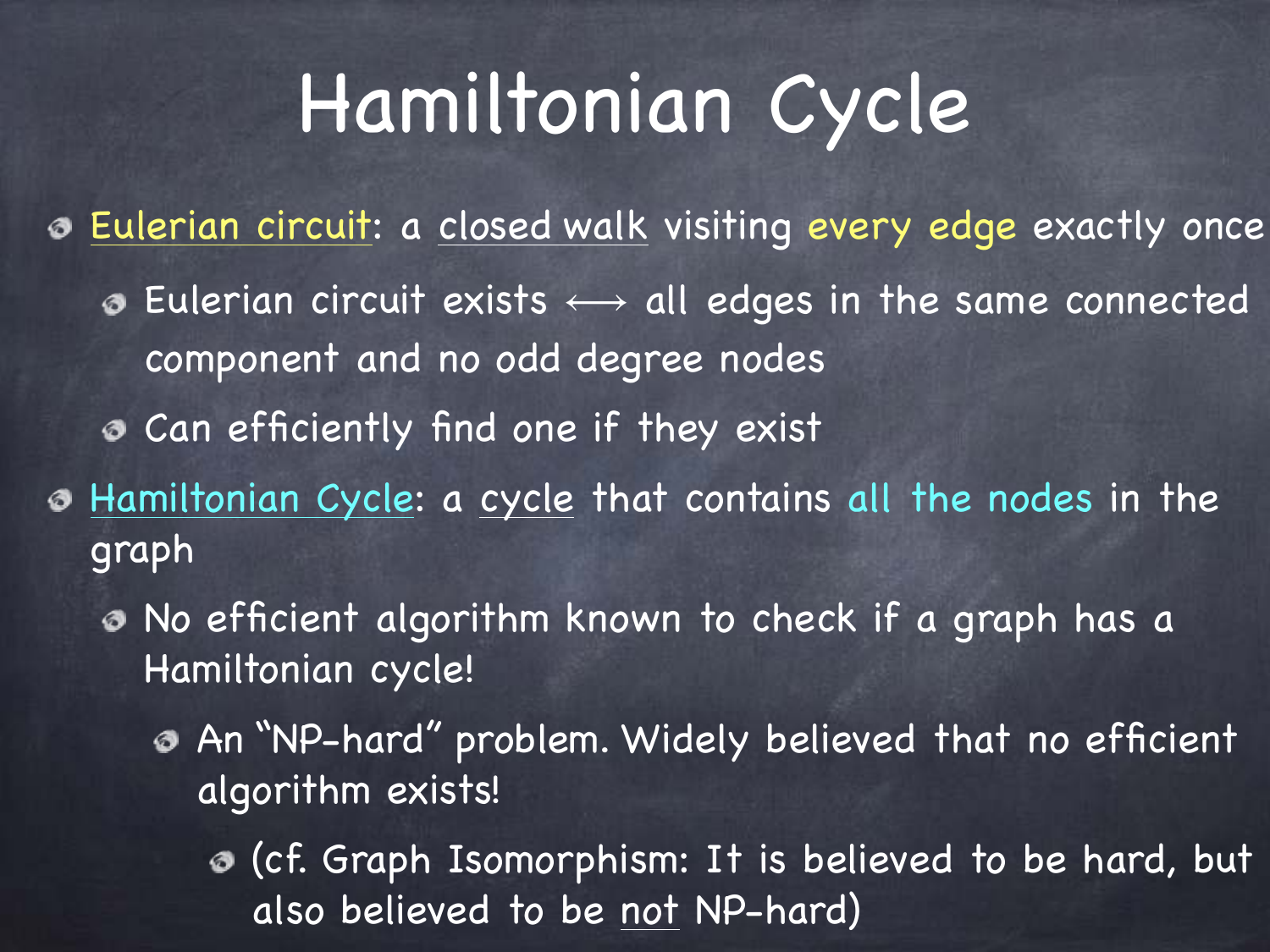Prove via contradiction

Hence,

∃ walk → ∃ path

Distance liengths". In simple graphs, all In many applications, the edges on the graph will have edges are of length 1.

Shortest walk between nodes u and v is always a path

Shortest path is of great interest in many applications

e.g., nodes correspond to locations on a map and edges are roads, optic fibers etc.

Also, graph can be used to model probabilistic processes, with shortest path indicating the most likely outcome

Length of the shortest path between u and v is called the distance between u and  $v$  ( $\infty$  if no path)

min W: u-v walk Length(W)

Diameter is the largest distance in a graph (can be  $\infty$ ) ◈  $max_{u,v}$  Distance(u,v) =  $max_{u,v}$  min<sub>W: u-v walk</sub> Length(W)